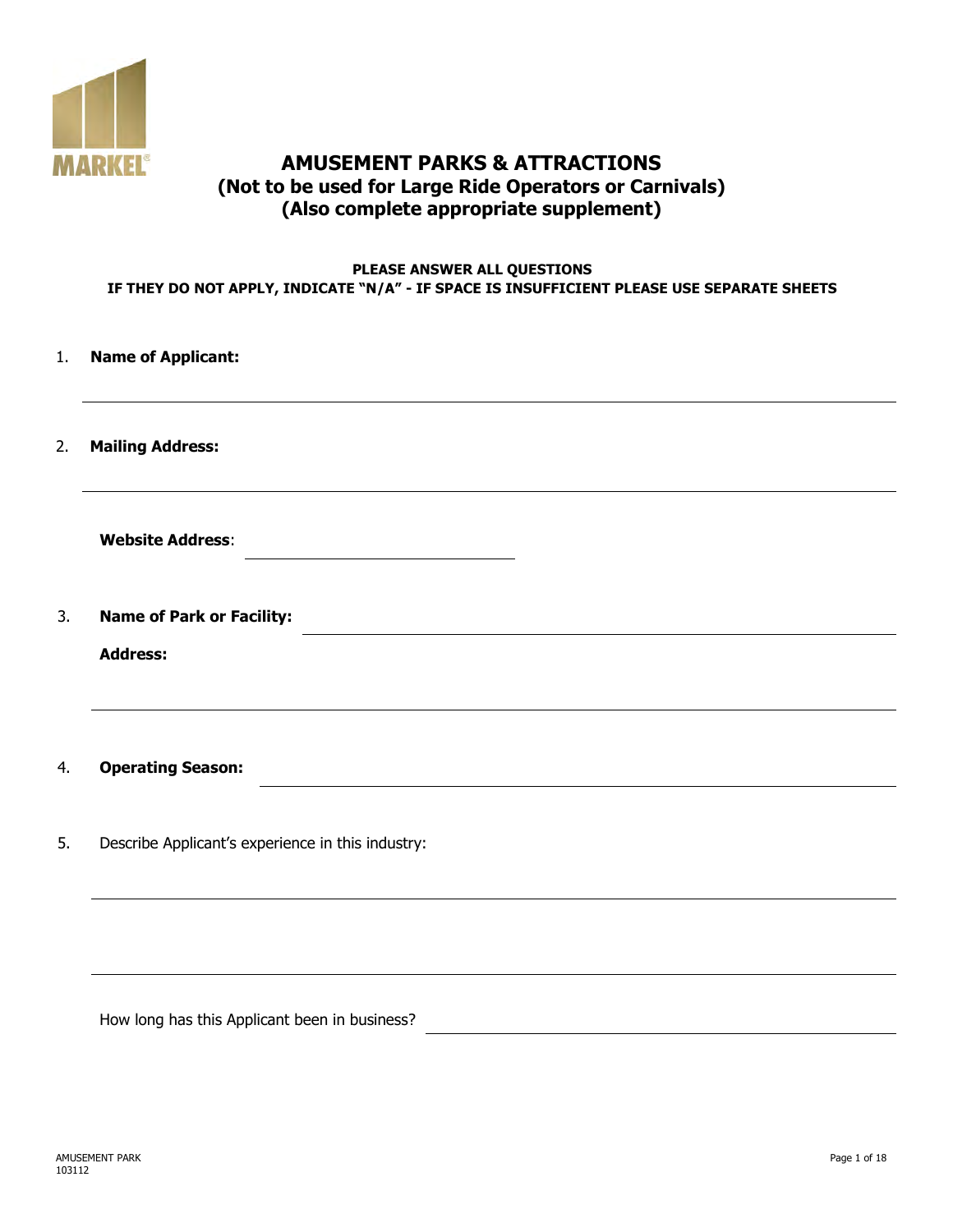|    | Please provide a list of all attractions/facilities/activities in the park and indicate estimated receipts from each.<br>Any sales of alcohol or food should be shown separately. Please also provide diagram or brochure of the<br>premises, if available. (Use separate sheet if insufficient and complete attraction questionnaire, where<br>applicable.): |     |    |  |  |
|----|---------------------------------------------------------------------------------------------------------------------------------------------------------------------------------------------------------------------------------------------------------------------------------------------------------------------------------------------------------------|-----|----|--|--|
|    |                                                                                                                                                                                                                                                                                                                                                               |     |    |  |  |
| 6. | Total Receipts from all operations:                                                                                                                                                                                                                                                                                                                           |     |    |  |  |
|    | Are any of above operated by concessionaries, independent vendors, trade booth<br>exhibitors or is any work performed by sub-contractors?<br>If so, please provide details and advise applicable receipts.                                                                                                                                                    | Yes | No |  |  |
|    | Is proof of insurance obtained from all of above and also promoters of any special<br>events?<br>If No, please explain:                                                                                                                                                                                                                                       | Yes | No |  |  |
|    | If Yes, please advise what limits they are required to provide?                                                                                                                                                                                                                                                                                               |     |    |  |  |
| 7. | Do you hold or host special events such as concerts or fireworks displays?<br>If Yes, please describe:                                                                                                                                                                                                                                                        | Yes | Νo |  |  |
|    | Are there any events or attractions contemplated but not listed above?                                                                                                                                                                                                                                                                                        |     |    |  |  |
| 8. | Number of employees:<br><b>Estimated Total payroll:</b>                                                                                                                                                                                                                                                                                                       |     |    |  |  |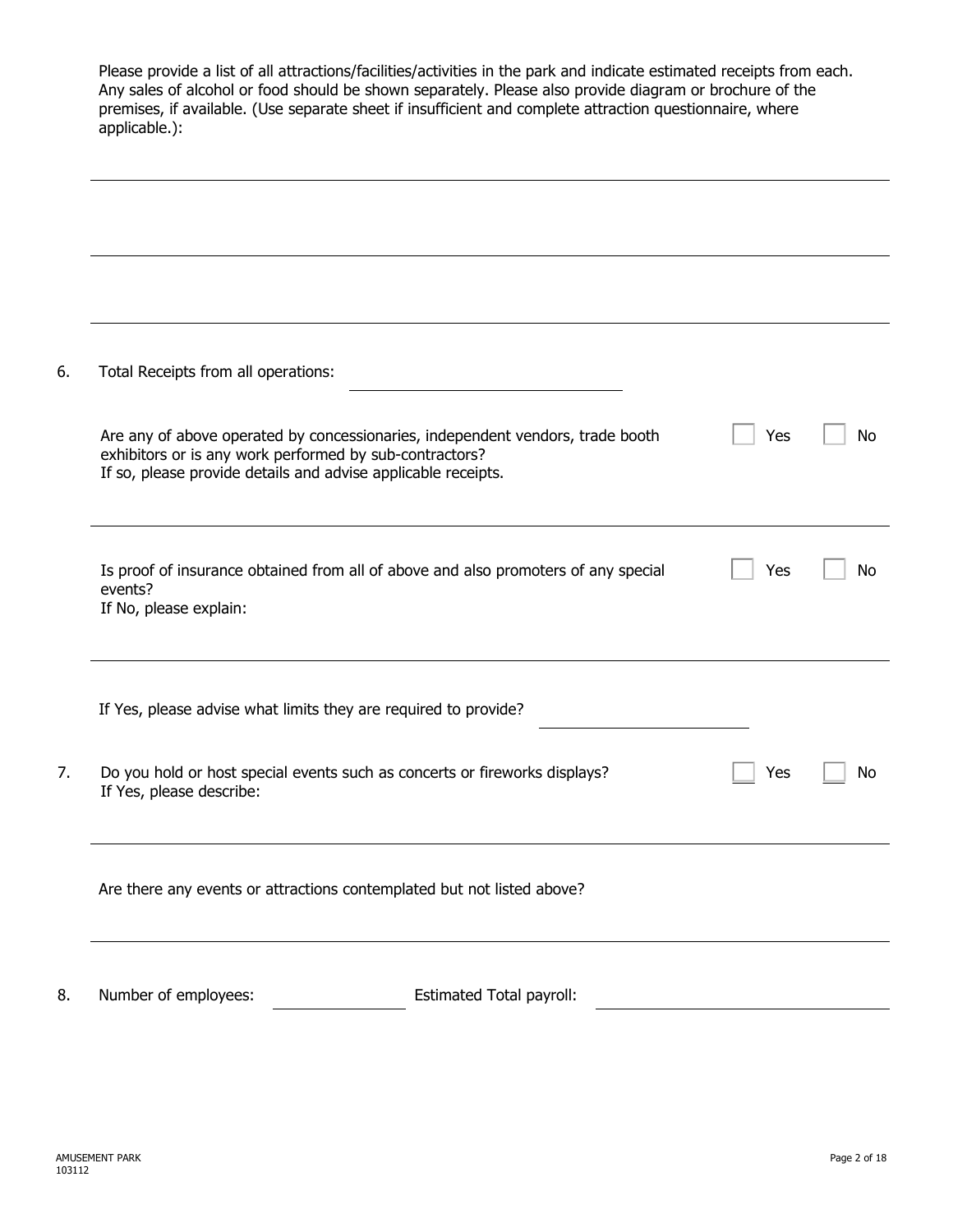|     | Are all employees covered under WSIB?<br>If No, please list numbers by job description and estimated payroll:                          | Yes | No |
|-----|----------------------------------------------------------------------------------------------------------------------------------------|-----|----|
| 9.  | Describe work performed for Applicant by sub-contractors:                                                                              |     |    |
|     |                                                                                                                                        |     |    |
|     | Is evidence of Liability Insurance obtained from all sub-contractors?<br>If No, please explain:                                        | Yes | No |
|     | If Yes, please advise what limits they are required to provide:                                                                        |     |    |
| 10. | What is the approximate total capacity of park?                                                                                        |     |    |
|     | Off-Peak Periods<br>Peak Periods<br>Average daily attendance:                                                                          |     |    |
|     | Average annual attendance:                                                                                                             |     |    |
| 11. | Does applicant provide any security services when open or closed?<br>If Yes, please describe:                                          | Yes | No |
| 12. | Are all persons serving alcoholic drinks required to undergo training in an appropriate<br>server program?<br>If Yes, please describe: | Yes | No |
|     | If No, please explain:                                                                                                                 |     |    |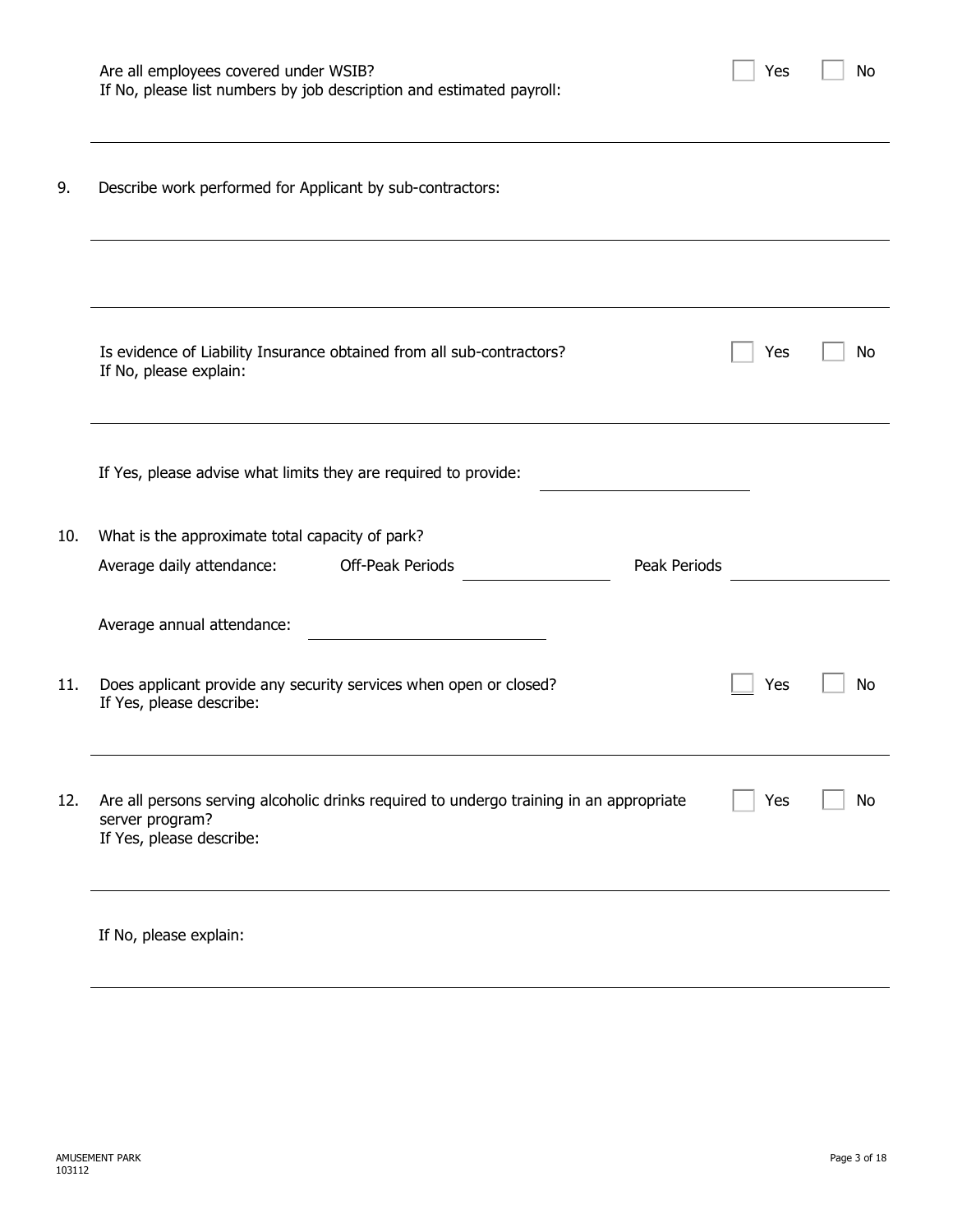| 13. | Do you provide babysitting or childcare services? |
|-----|---------------------------------------------------|
|     | If Yes, please provide details:                   |

|     | Ratio of Attendants to Children:                              |           |           |
|-----|---------------------------------------------------------------|-----------|-----------|
| 14. | Owned<br>Describe site property:<br>_eased                    |           |           |
|     | Spread around provinces?<br>Single site?<br>Yes<br>No.<br>Yes | <b>No</b> |           |
|     | Rough dimensions and acres/area:                              |           |           |
|     | Parking provided?                                             | Yes       | No.       |
|     | With attendants?<br>Maximum number of vehicles:               | Yes       | <b>No</b> |
|     | Is the area fenced in or otherwise enclosed?                  | Yes       | No.       |
|     | Has there been a recent inspection of the premises?           | Yes       | No.       |

15. Describe any water hazard including nature and size of operation in detail (i.e.: any lake, river, pool, waterslides, swimming/boating facilities, etc.) including length, depth and width:

| Number of qualified lifeguards:                                                                            |     |    |
|------------------------------------------------------------------------------------------------------------|-----|----|
| Are buildings or equipment leased to others?<br>If Yes, please describe:                                   | Yes | No |
| Does Applicant assume the liability of others by contract?<br>If Yes, please describe on a separate sheet. | Yes | No |
| Is an in-house safety committee organized and in effect?<br>If Yes, please describe:                       | Yes | No |
|                                                                                                            |     |    |

 $Yes \t No$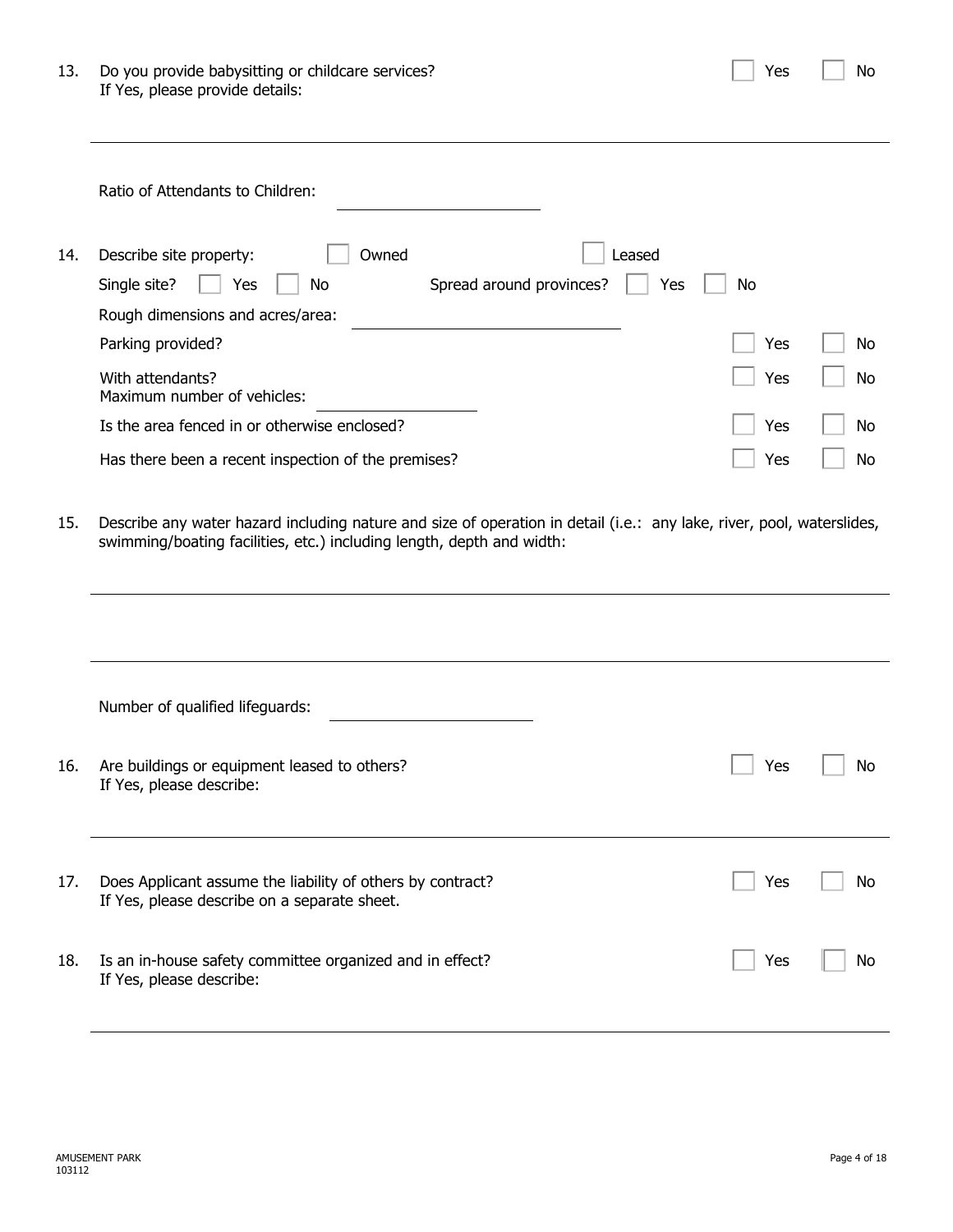| Please indicate the party responsible for maintenance of the premises and attractions, how often maintenance is |
|-----------------------------------------------------------------------------------------------------------------|
| required and when maintenance takes place:                                                                      |

|     | Are written records of maintenance and/or inspections kept?                                                                          | Yes | No |
|-----|--------------------------------------------------------------------------------------------------------------------------------------|-----|----|
| 20. | Is Applicant signing any Hold Harmless Agreements?<br>If Yes, with whom and assuming responsibility for what?                        | Yes | No |
|     |                                                                                                                                      |     |    |
| 21. | Do you contemplate any structural alterations, new construction or demolition?<br>If Yes, please fully describe on a separate sheet. | Yes | No |
| 22. | Number of vendors/trade booths:                                                                                                      |     |    |
| 23. | Kinds of goods sold or displayed:                                                                                                    |     |    |
| 24. | Is park in compliance with City, County and Township building safety and fire codes?<br>Explain:                                     | Yes | No |
| 25. | Describe fire protection on site during operations:<br>Fire alarms and other warning systems:                                        |     |    |
|     | Distance to nearest Fire Dept./Response Time:                                                                                        |     |    |
|     | Closest Fire Hydrant:<br>Number of Fire Extinguishers on Premises:                                                                   |     |    |
|     | Emergency Lighting?<br>Date Last Inspected:<br>Yes                                                                                   | No  |    |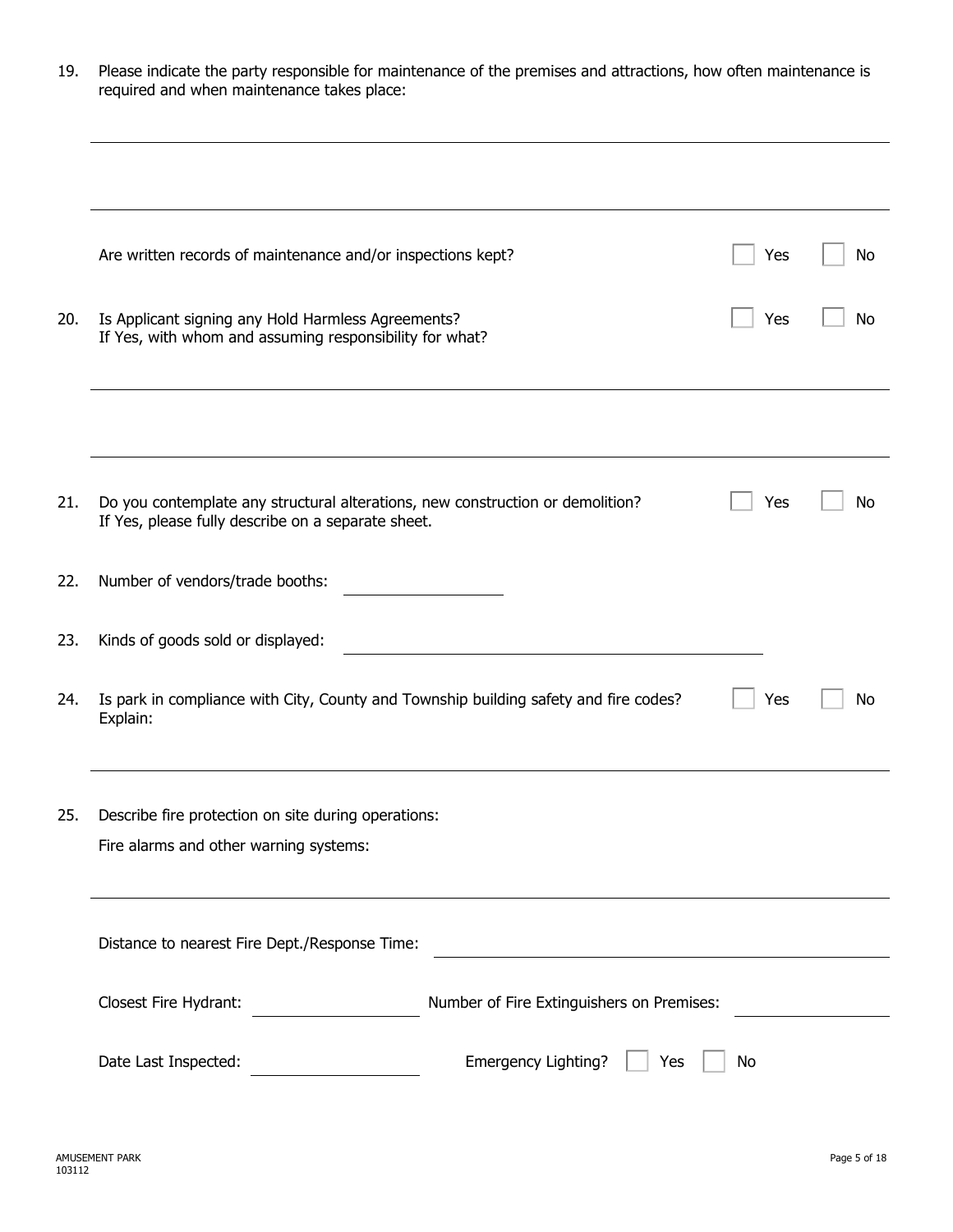| 27.                    | Does applicant presently carry insurance?<br>If Yes, who is the present insurer: |                         | Yes | No |
|------------------------|----------------------------------------------------------------------------------|-------------------------|-----|----|
| Premium:               | \$                                                                               | Limit:<br>$\frac{1}{2}$ |     |    |
|                        | Is the present insurance Claims Made?<br>If Yes, state retro date:               |                         | Yes | No |
| If No, please explain: | Are they willing to renew?                                                       |                         | Yes | No |
|                        | Does the policy cover all operations of the Insured?<br>If No, please describe:  |                         | Yes | No |

### 28. **Claims History**

Include total costs from ground up for each claim, including defense costs and deductible. Include loss experience of companies which have been taken over or merged with your company.

|                              |                                                                                                       | <b>AMOUNT</b>  |      |                 |                   |               |
|------------------------------|-------------------------------------------------------------------------------------------------------|----------------|------|-----------------|-------------------|---------------|
| Date of<br><b>Occurrence</b> | <b>Describe Occurrence</b><br><b>And Injury or Damage</b>                                             | <b>Reserve</b> | Paid | <b>Expenses</b> | <b>Deductible</b> | <b>Status</b> |
|                              |                                                                                                       |                |      |                 |                   |               |
|                              |                                                                                                       |                |      |                 |                   |               |
|                              |                                                                                                       |                |      |                 |                   |               |
|                              |                                                                                                       |                |      |                 |                   |               |
|                              | Are you aware of any other incidents which may result in claims against you?<br>If yes, give details: |                |      |                 | Yes               | No            |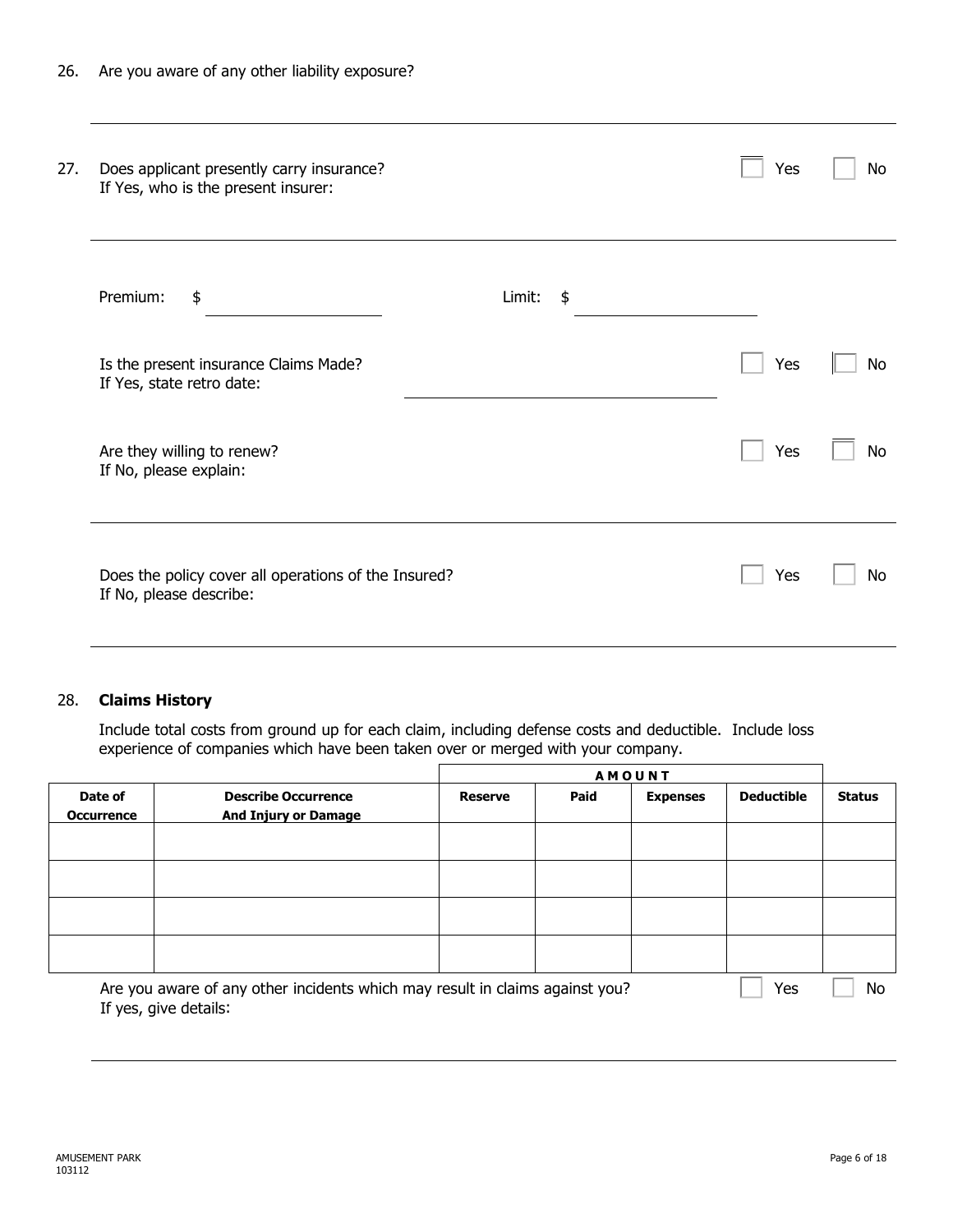#### 29. **Non-Owned Automobile**

|                                | Number of employees using their automobile on company business: |                                                                                  |                |                  |
|--------------------------------|-----------------------------------------------------------------|----------------------------------------------------------------------------------|----------------|------------------|
| Occasionally<br>Regularly      |                                                                 |                                                                                  |                |                  |
|                                | Estimated annual cost of hired automobiles:                     |                                                                                  | \$             |                  |
|                                | Estimated annual cost of automobiles operated under contract:   |                                                                                  | \$             |                  |
| (Please provide details):      |                                                                 |                                                                                  |                |                  |
|                                |                                                                 | ,我们也不会有什么。""我们的人,我们也不会有什么?""我们的人,我们也不会有什么?""我们的人,我们也不会有什么?""我们的人,我们也不会有什么?""我们的人 |                |                  |
|                                | <b>Accident Prevention and First Aid</b>                        |                                                                                  |                |                  |
| First Aid Post:                | Doctors:                                                        | Full Time                                                                        |                | Part Time        |
|                                | Nurses:                                                         | Full Time                                                                        |                | Part Time        |
|                                | Number of Employees Certified in CPR:                           |                                                                                  |                |                  |
|                                |                                                                 | Is there a security officer or are there loss prevention engineers employed:     |                | Yes<br><b>No</b> |
| Distance to Ambulance Service: |                                                                 |                                                                                  | Response Time: |                  |

This application does not bind the Applicant or the Company to complete this insurance but it is agreed that the information contained herein shall be the basis of the contract should a policy be issued.

It is mutually agreed between the Company and the Applicant that any inspection of premises, operations or any matter pertaining to insurance afforded by the Company, is made for the use and benefit of the Company only and is not to be relied upon by the Applicant in any respect.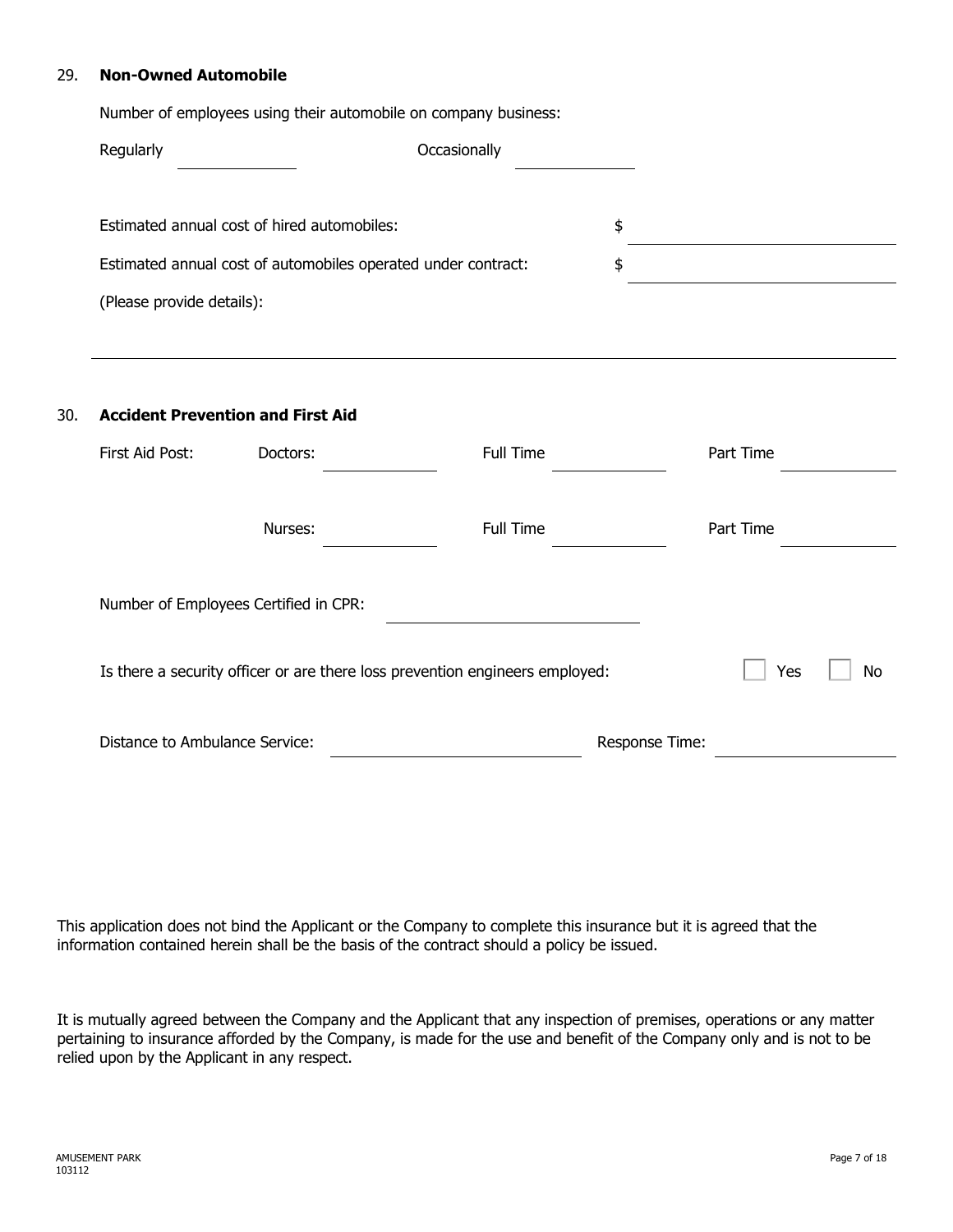THE UNDERSIGNED HEREBY ACKNOWLEDGES THE TRUTH OF THE STATEMENTS CONTAINED HEREIN.

I AUTHORIZE YOU TO COLLECT, USE AND DISCLOSE PERSONAL INFORMATION AS PERMITTED BY LAW, IN CONNECTION WITH YOUR COMMERCIAL INSURANCE POLICY OR A RENEWAL, EXTENSION OR VARIATION THEREOF, FOR THE PURPOSES NECESSARY TO ASSESS THE RISK, INVESTIGATE AND SETTLE CLAIMS, AND DETECT AND PREVENT FRAUD, SUCH AS CREDIT INFORMATION, AND CLAIMS HISTORY.

# **For purposes of the Insurance Companies Act (Canada), this document was issued in the course of Lloyd's Underwriters' insurance business in Canada.**

| Signature of Applicant (authorized representative) | Date |  |
|----------------------------------------------------|------|--|
| SUBMITTED BY:<br>EMAIL:                            |      |  |
|                                                    |      |  |

**For contact information visit: <www.markelinternational.ca>**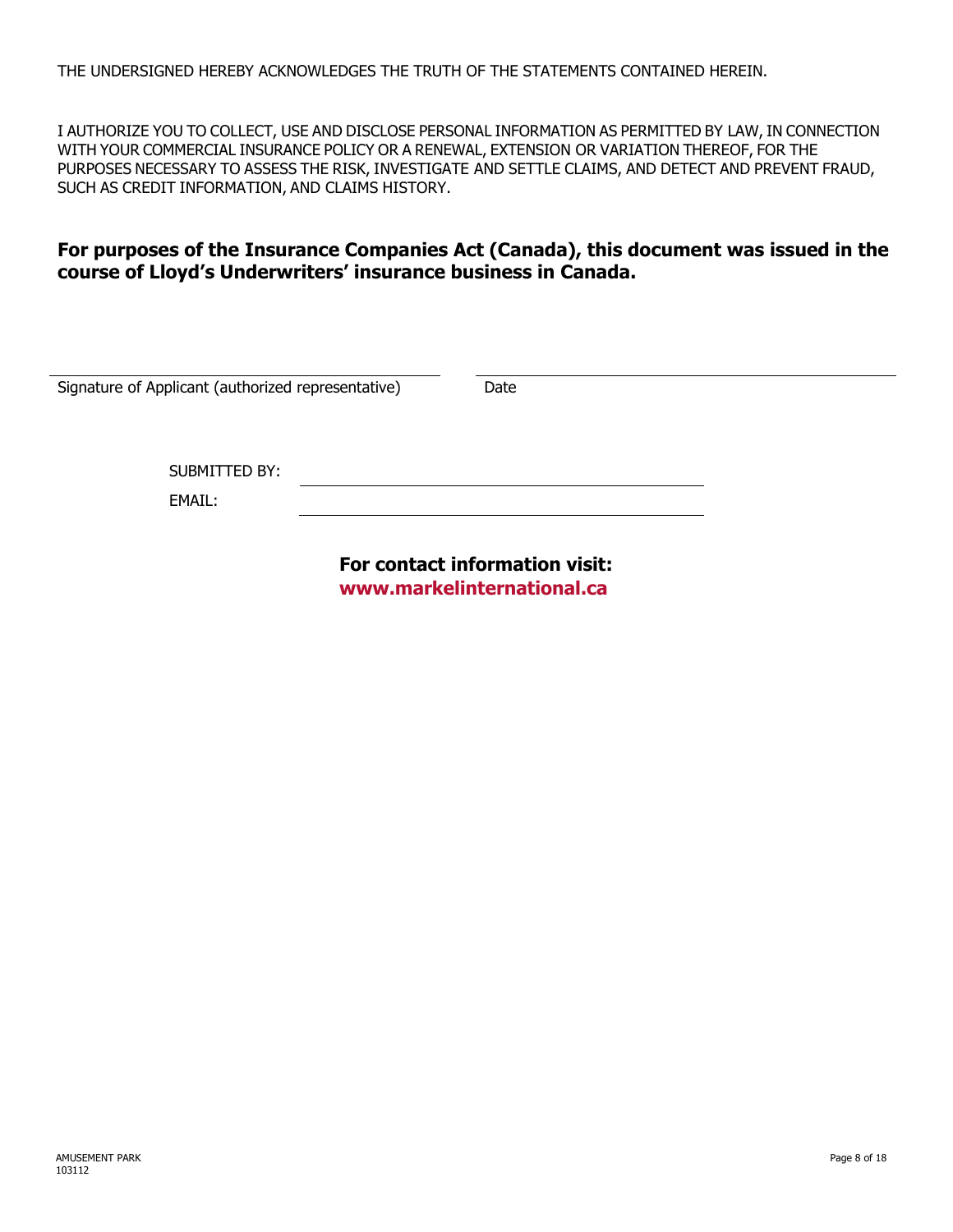

# **SUPPLEMENTARY/ATTRACTION QUESTIONNAIRE (To be attached to and forming part of Amusement Park Application)**

(COMPLETE ONLY SECTIONS APPLICABLE)

| <b>ARCADES</b>                                             |                                                  |     |     |
|------------------------------------------------------------|--------------------------------------------------|-----|-----|
| No. of Units:<br>Receipts:                                 | No. of Attendants:                               |     |     |
| Does the insured own or lease games?                       |                                                  |     |     |
| Who provides service/maintenance on machines?              |                                                  |     |     |
| Type of Floor Covering?                                    |                                                  |     |     |
| Are all machines properly grounded?                        |                                                  | Yes | No  |
| <b>BATTING CAGES</b>                                       |                                                  |     |     |
| No. of Units:<br>Receipts:                                 | No. of Attendants:                               |     |     |
| Manufacturer:                                              | Oldest Unit:                                     |     |     |
| Minimum Age:                                               | No. of participants allowed in cage at one time? |     |     |
| Are Helmets required?<br>Yes<br>No                         | Are cages completely closed?                     | Yes | No  |
| Are areas clearly marked for right or left-handed batters? |                                                  | Yes | No  |
| Are home plates clearly marked?                            |                                                  | Yes | No. |
| Can participants alter settings on the pitching machines?  |                                                  | Yes | No  |
| Maximum speed for ages Under 12?                           | Maximum speed for ages Over 12?                  |     |     |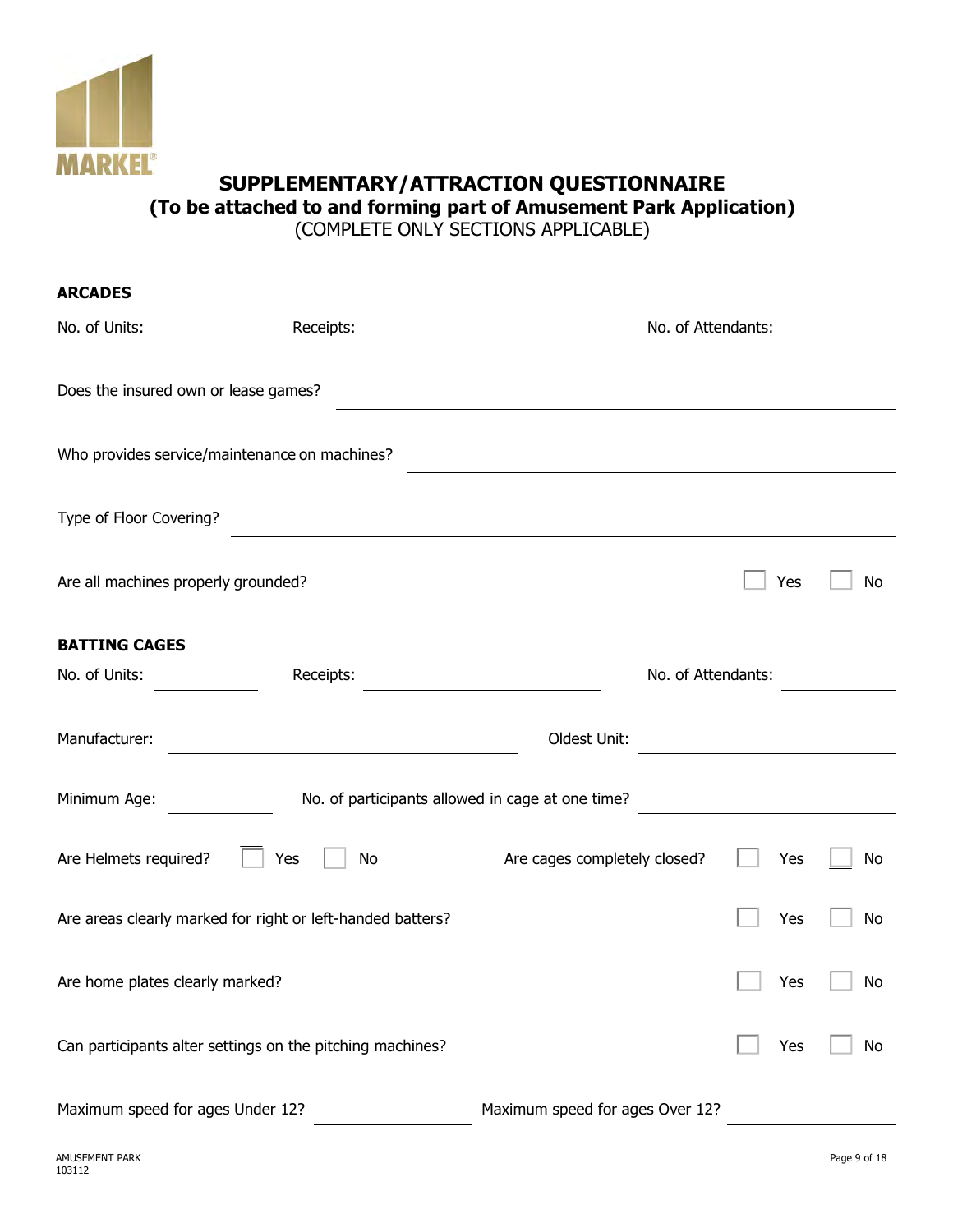|  | <b>BILLIARDS</b> |  |  |
|--|------------------|--|--|
|--|------------------|--|--|

| No. of Units:                    | Receipts: |                                                   | No. of Attendants: |
|----------------------------------|-----------|---------------------------------------------------|--------------------|
| Manufacturer:                    |           | Oldest Unit:                                      |                    |
| Coin Operated or Rent?           |           | Floor Surface?                                    |                    |
| Tournaments?                     |           |                                                   | Yes<br>No          |
| <b>BUMPER BOATS</b>              |           |                                                   |                    |
| No. of Units:                    | Receipts: |                                                   | No. of Attendants: |
| Manufacturer:                    |           | Oldest Unit:                                      |                    |
| Age/Height Requirements:         |           | Depth of Water?                                   |                    |
| Depth marked on side of pool?    | Yes<br>No | Coloured Dye in Water?                            | Yes<br>No          |
| Height of Observation Fence?     |           | How are Propellers protected?                     |                    |
| Amount of gas on premises?       |           | How is it stored?                                 |                    |
| No. of Attendants CPR Certified? |           | First Aid Certified:                              |                    |
| Where are boats refueled?        |           |                                                   |                    |
| <b>BUMPER CARS</b>               |           |                                                   |                    |
| No. of Units:                    | Receipts: |                                                   | No. of Attendants: |
| Manufacturer:                    |           | Oldest Unit:                                      |                    |
| Age/Height Requirements:         |           | Are cars equipped with a dash pad & headrest pad? | No<br>Yes          |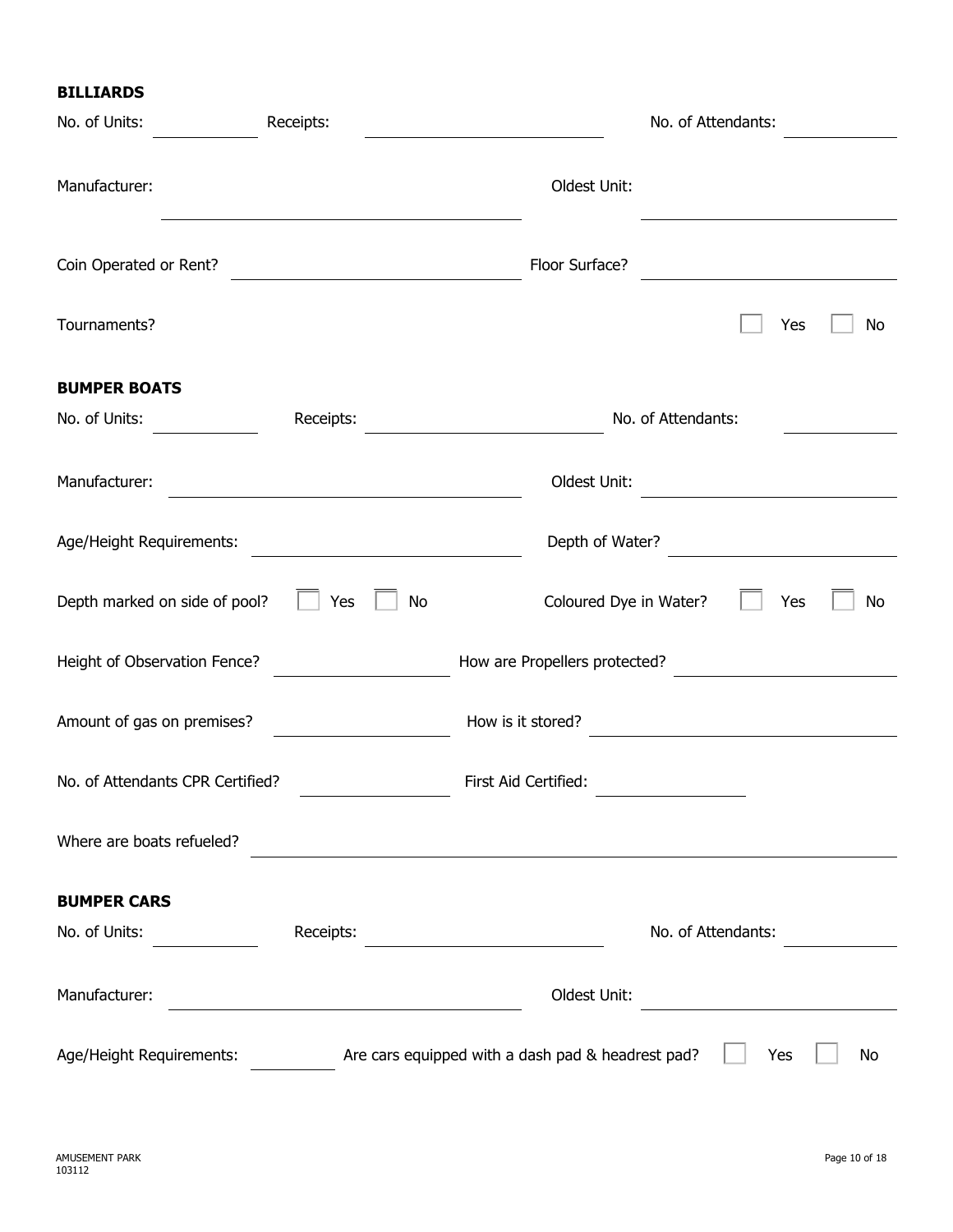| Yes. |  | No |
|------|--|----|
|------|--|----|

| How is public restricted from floor area while cars are in motion?     |                                |           |                         |                 |                        |                                  |                                  |
|------------------------------------------------------------------------|--------------------------------|-----------|-------------------------|-----------------|------------------------|----------------------------------|----------------------------------|
| <b>CONCESSIONS</b>                                                     |                                |           |                         |                 |                        |                                  |                                  |
| No. of Stands:                                                         | Receipts:                      |           |                         |                 |                        | Square Footage:                  |                                  |
| Are food operations handled by Insured or by subcontractor?            |                                |           |                         |                 |                        | (Attach certificate)             |                                  |
| Is there a grill?                                                      | Yes                            | <b>No</b> |                         |                 | Is there a deep fryer? |                                  | Yes<br>No                        |
| Is there an automatic ansul system protecting cooking/frying surfaces? |                                |           |                         |                 |                        |                                  | Yes<br>No                        |
| Hoods/ducts cleaned by contractor?                                     |                                |           | Monthly                 |                 | Quarterly              |                                  |                                  |
| <b>FIREWORKS</b><br>Description of Displays:                           |                                |           |                         |                 |                        |                                  |                                  |
|                                                                        |                                |           | <b>Duration (Mins.)</b> |                 |                        |                                  |                                  |
| <b>INDOOR</b><br>(Including Types of Venue)                            | Est. No. of<br><b>Displays</b> | Avg.      | Max.                    | Average<br>Cost | <b>Maximum</b><br>Cost | Avg. No. of<br><b>Spectators</b> | Max. No. of<br><b>Spectators</b> |
|                                                                        |                                |           |                         |                 |                        |                                  |                                  |
|                                                                        |                                |           |                         |                 |                        |                                  |                                  |
|                                                                        |                                |           |                         |                 |                        |                                  |                                  |
|                                                                        |                                |           |                         |                 |                        |                                  |                                  |
|                                                                        |                                |           | <b>Duration (Mins.)</b> |                 |                        |                                  |                                  |
| <b>OUTDOOR</b><br>(Including Types of Venue)                           | Est. No. of<br><b>Displays</b> | Avg.      | Max.                    | Average<br>Cost | <b>Maximum</b><br>Cost | Avg. No. of<br><b>Spectators</b> | Max. No. of<br><b>Spectators</b> |
|                                                                        |                                |           |                         |                 |                        |                                  |                                  |
|                                                                        |                                |           |                         |                 |                        |                                  |                                  |
|                                                                        |                                |           |                         |                 |                        |                                  |                                  |
|                                                                        |                                |           |                         |                 |                        |                                  |                                  |

**Please attach details of previous displays.**

Please indicate minimum distance of spectators from fireworks.

For INDOOR: For OUTDOOR: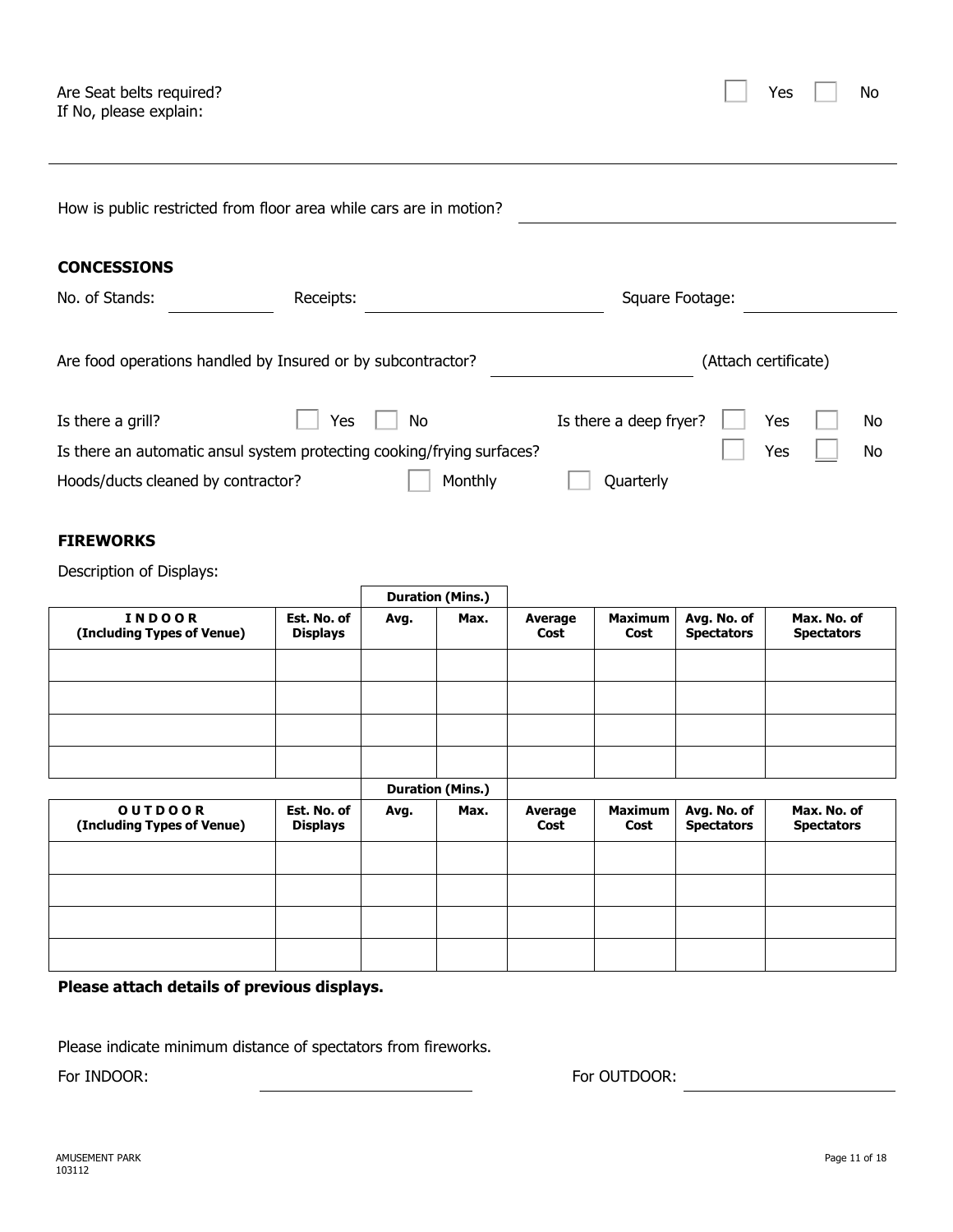Please describe safety precautions taken in each situation:

Are the fireworks or effects handled and set off by licensed or qualified individuals?

Are fireworks set off in strict compliance with industry standards?

Will Fire Department personnel be in attendance? Please provide details.

Is Fire Marshall approval sought?

Please attach photocopy of principal's license. Please list:

| <b>NUMBER OF PYROTECHNICIANS</b> | <b>QUALIFICATIONS AND CLASS OF</b><br><b>PYROTECHNICS AUTHORIZED FOR</b> | <b>NO. OF YEARS</b><br><b>EXPERIENCE</b> |
|----------------------------------|--------------------------------------------------------------------------|------------------------------------------|
|                                  |                                                                          |                                          |
|                                  |                                                                          |                                          |
|                                  |                                                                          |                                          |

| <b>TYPES OF PYROTECHNICS</b><br><b>USED</b> | <b>MANUFACTURER</b> | <b>COUNTRY</b><br><b>OF ORIGIN</b> | <b>EVIDENCE OF PRODUCT</b><br><b>LIABILITY SUPPLIED</b> |
|---------------------------------------------|---------------------|------------------------------------|---------------------------------------------------------|
|                                             |                     |                                    |                                                         |
|                                             |                     |                                    |                                                         |
|                                             |                     |                                    |                                                         |

| <b>GO-KARTS</b> | (Please complete Pages 14 to 18) |  |
|-----------------|----------------------------------|--|
|-----------------|----------------------------------|--|

| No. of Stalls:               | Receipts: | No. of Attendants:                                           |
|------------------------------|-----------|--------------------------------------------------------------|
| Are Restricted Areas marked? | Yes<br>No | Restricted to one person per box?<br><b>Yes</b><br><b>No</b> |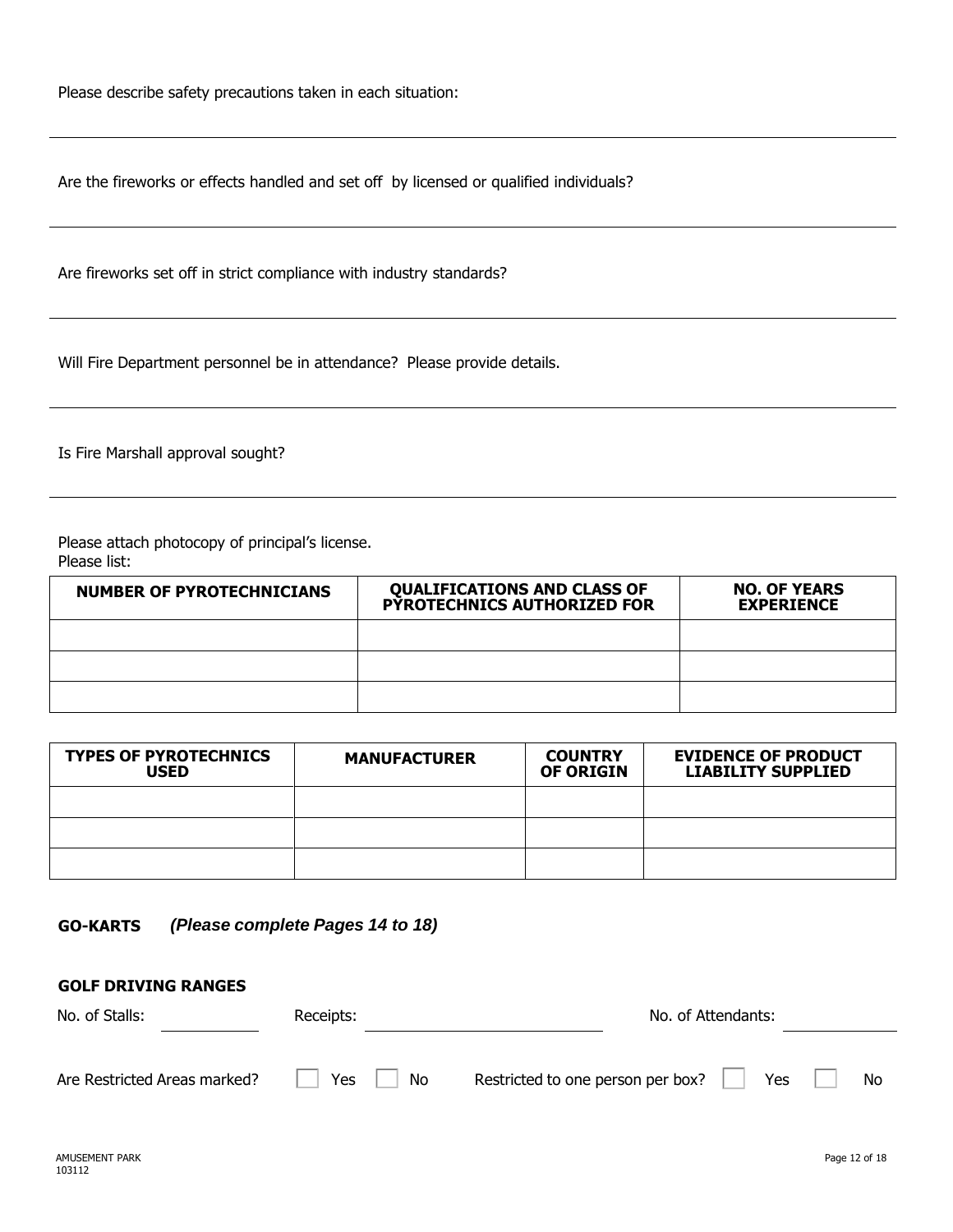| Describe partitions between tee boxes: |                                                                                            |                    |    |
|----------------------------------------|--------------------------------------------------------------------------------------------|--------------------|----|
| No. of Levels?                         | Other attractions exposed to range?                                                        |                    |    |
| <b>KIDDIE RIDES</b>                    |                                                                                            |                    |    |
| No. of Units:                          | Receipts:                                                                                  | No. of Attendants: |    |
| If No, please explain                  | Are all rides in full compliance with TSSA or other equivalent safety standards authority? | Yes                | No |

Schedule: (indicate if coin-operated):

| <b>Name of Ride</b> | <b>Manufacturer</b> | <b>Serial Number</b> |
|---------------------|---------------------|----------------------|
|                     |                     |                      |
|                     |                     |                      |
|                     |                     |                      |

<u> 1980 - Johann Barn, mars ann an t-</u>

#### **LAZER TAG**

| Size of Play Area:                                    | Receipts:             | No. of Attendants:                               |
|-------------------------------------------------------|-----------------------|--------------------------------------------------|
| Type of Flooring:                                     | Partition Walls used? | Are corners padded?                              |
| Is Emergency lighting available?                      |                       | Is there skid proofing on all ramps?             |
| Maximum No. of Players per Exercise:                  |                       | Are players grouped according to Age & Size?     |
| Do attendants mix age groups?                         |                       | Is attendant in play area during exercise?       |
| Length of exercise?                                   |                       | Are parents allowed to accompany their children? |
| Are Lazers attached to vests with tether when in use? |                       | Is head protection available?                    |
| Are Lazers two handed?                                |                       | Are guns padded?                                 |
| Emergency exit available?                             |                       | Exits visible and marked:                        |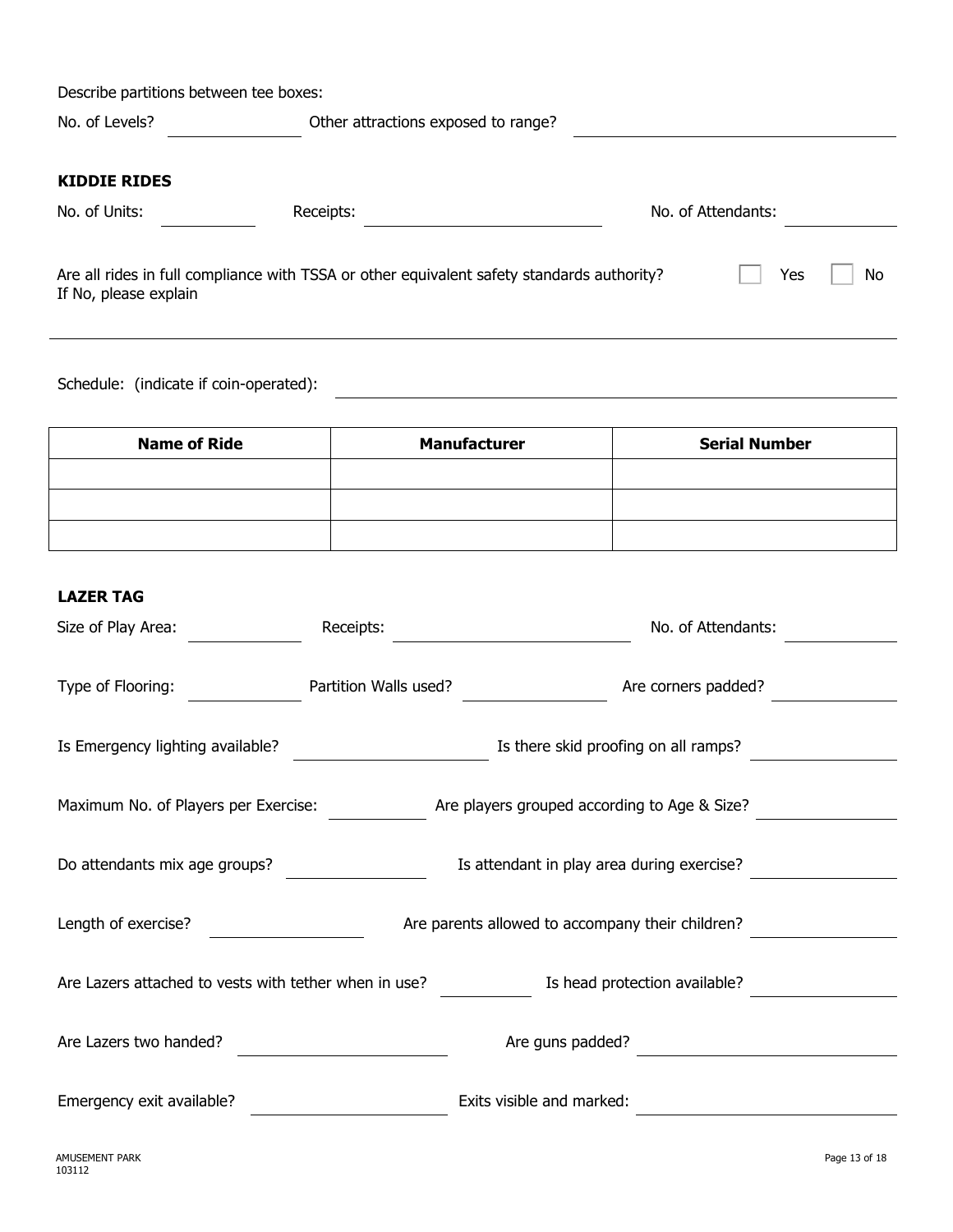#### **MINATURE GOLF**

| Total # of holes:                                                       | # of Courses:                                                                   | Receipts:         | # of Attendants:                                                                    |           |
|-------------------------------------------------------------------------|---------------------------------------------------------------------------------|-------------------|-------------------------------------------------------------------------------------|-----------|
| Manufacturer:                                                           |                                                                                 |                   | Oldest Unit:                                                                        |           |
| Are Walkways Marked and Lighted?                                        |                                                                                 |                   |                                                                                     |           |
|                                                                         | Number of course structures equipped with moving parts?                         |                   |                                                                                     |           |
| Is access by public limited?<br>Are ground fault interrupters in place? | Yes                                                                             | No<br>No<br>Yes   | Are lights covered and protected?                                                   | Yes<br>No |
| <b>SOFT PLAY/BALL CRAWL</b>                                             |                                                                                 |                   |                                                                                     |           |
| Manufacturer:                                                           |                                                                                 |                   | Age of Equipment:                                                                   |           |
| How is equipment anchored?                                              |                                                                                 |                   |                                                                                     |           |
| Type of floor covering?                                                 |                                                                                 |                   | Number of employees supervising play area:                                          |           |
| Is there a set ratio for attendants to children?<br>Please explain:     |                                                                                 |                   |                                                                                     | No<br>Yes |
|                                                                         | Will each attraction be supervised by an attendant?                             |                   |                                                                                     | Yes<br>No |
| How often are maintenance inspections done?                             |                                                                                 |                   |                                                                                     |           |
|                                                                         | Is insured allowed to deviate from manufacturer's recommendations for assembly? |                   |                                                                                     | Yes<br>No |
| <b>GO CARTS</b>                                                         |                                                                                 | <b>IMPORTANT:</b> | Diagrams of track layout and photos of track<br>area must accompany the application |           |
| Receipts:                                                               | No. of Attendants:                                                              |                   | No. of Extinguishers/Type:                                                          |           |
|                                                                         | Minimum number of attendants when track is in operation:                        |                   | Maximum number:                                                                     |           |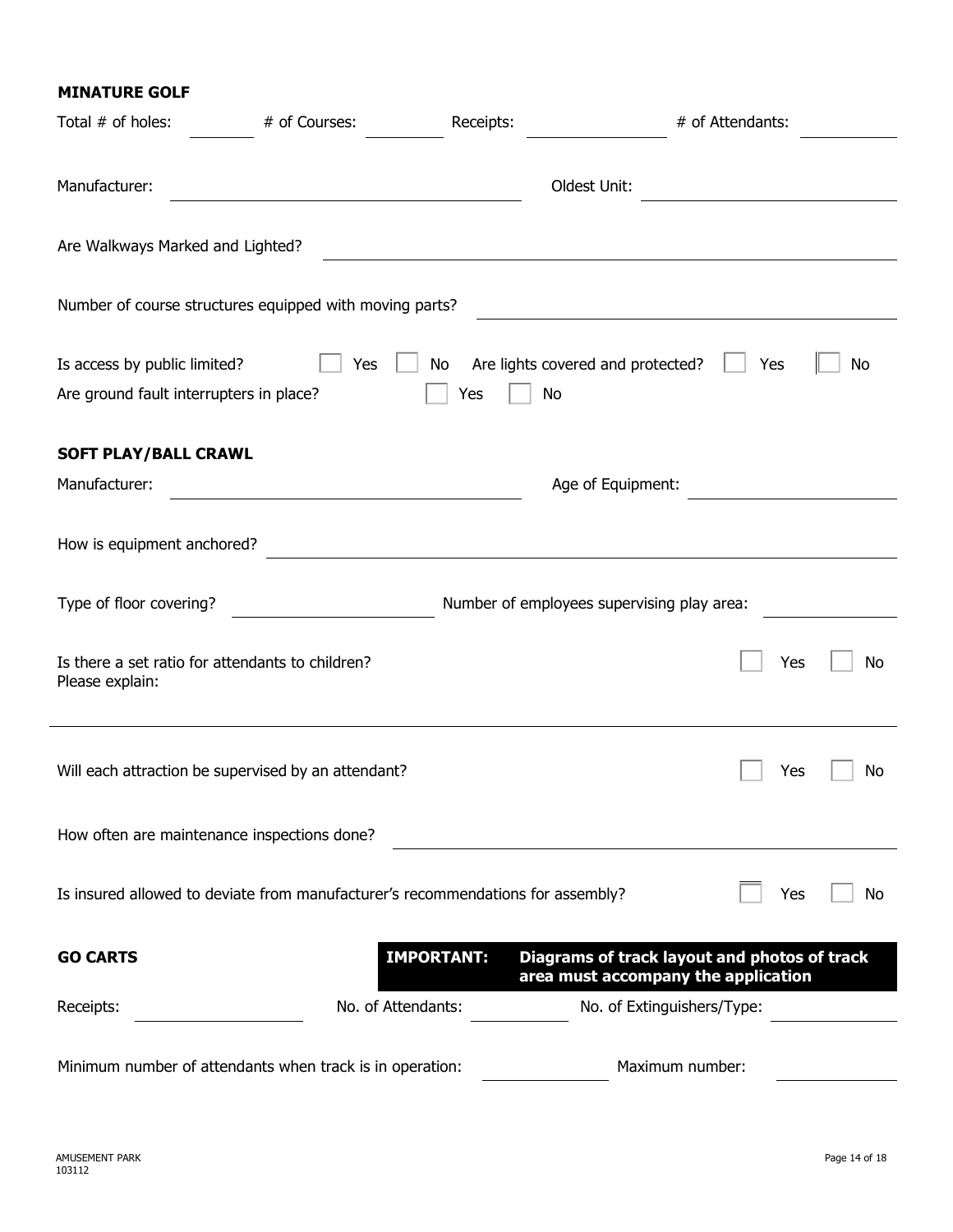Where are attendants & extinguishers located? (Please attach diagram & mark placement). Age/Height Requirements for riders:

Describe Remote control device for shut down:

Amount of Gas on Premises: <u>entity and the Stored</u>: How Stored: <u>entity and the Stored:</u> entity and the Stored: entity and the Stored: entity and the Stored: entity and the Stored: entity and the Stored: entity and the Sto

### **TRACK**

| 1.  | <b>Surface:</b>          | Asphalt or concrete                                                                                                                                                                                                                                                                                                                                                    | Yes | No |
|-----|--------------------------|------------------------------------------------------------------------------------------------------------------------------------------------------------------------------------------------------------------------------------------------------------------------------------------------------------------------------------------------------------------------|-----|----|
| 2.  | <b>Inclination:</b>      | Flat, no grades, no banking on corners                                                                                                                                                                                                                                                                                                                                 | Yes | No |
| 3.  | Width:                   | Between 18 and 30 feet                                                                                                                                                                                                                                                                                                                                                 | Yes | No |
| 4.  | Length:                  | ft.<br>What is the total length of your track?                                                                                                                                                                                                                                                                                                                         | Yes | No |
| 5.  | <b>Straightway:</b>      | 300 feet long or less                                                                                                                                                                                                                                                                                                                                                  | Yes | No |
| 6.  | Side:                    | No ditches along side track                                                                                                                                                                                                                                                                                                                                            | Yes | No |
| 7.  | <b>Crash Barriers:</b>   | Double row piled HORIZONTALLY of motor car (not<br>commercial or agricultural vehicle tires placed in unbroken<br>line and bound together along inner and outer edge of<br>track, tires lie HORIZONTALLY on ground. Only gap allowed<br>where karts enter and leave track.<br>Maximum height of piled tires anywhere is three tires.<br>DESCRIBE ANY BARRIERS ON TRACK | Yes | No |
| 8.  | <b>Markings:</b>         | White continuous line painted along inner and outside of<br>track with broken line in center.                                                                                                                                                                                                                                                                          | Yes | No |
| 9.  | <b>Safety Space:</b>     | A clear space is maintained between the double row of tires<br>or other barrier and the safety fence mentioned below of<br>not less than 15 feet free of all type of obstruction.                                                                                                                                                                                      | Yes | No |
| 10. | <b>Safety Fence:</b>     | The complete track area is enclosed in a Safety fence of<br>wire link fencing not less than 4 feet in height and having no<br>gap between the bottom of the fence and the ground.                                                                                                                                                                                      | Yes | No |
| 11. | <b>Safety Equipment:</b> | At least two approved A.B.C. type fire extinguishers kept;<br>one adjacent to the refueling area and one in such a<br>position as to be readily available for use on the track. A<br>commercial first aid kit with sufficient quantities of<br>bandages, etc. to be kept for use in time of emergency.                                                                 | Yes | No |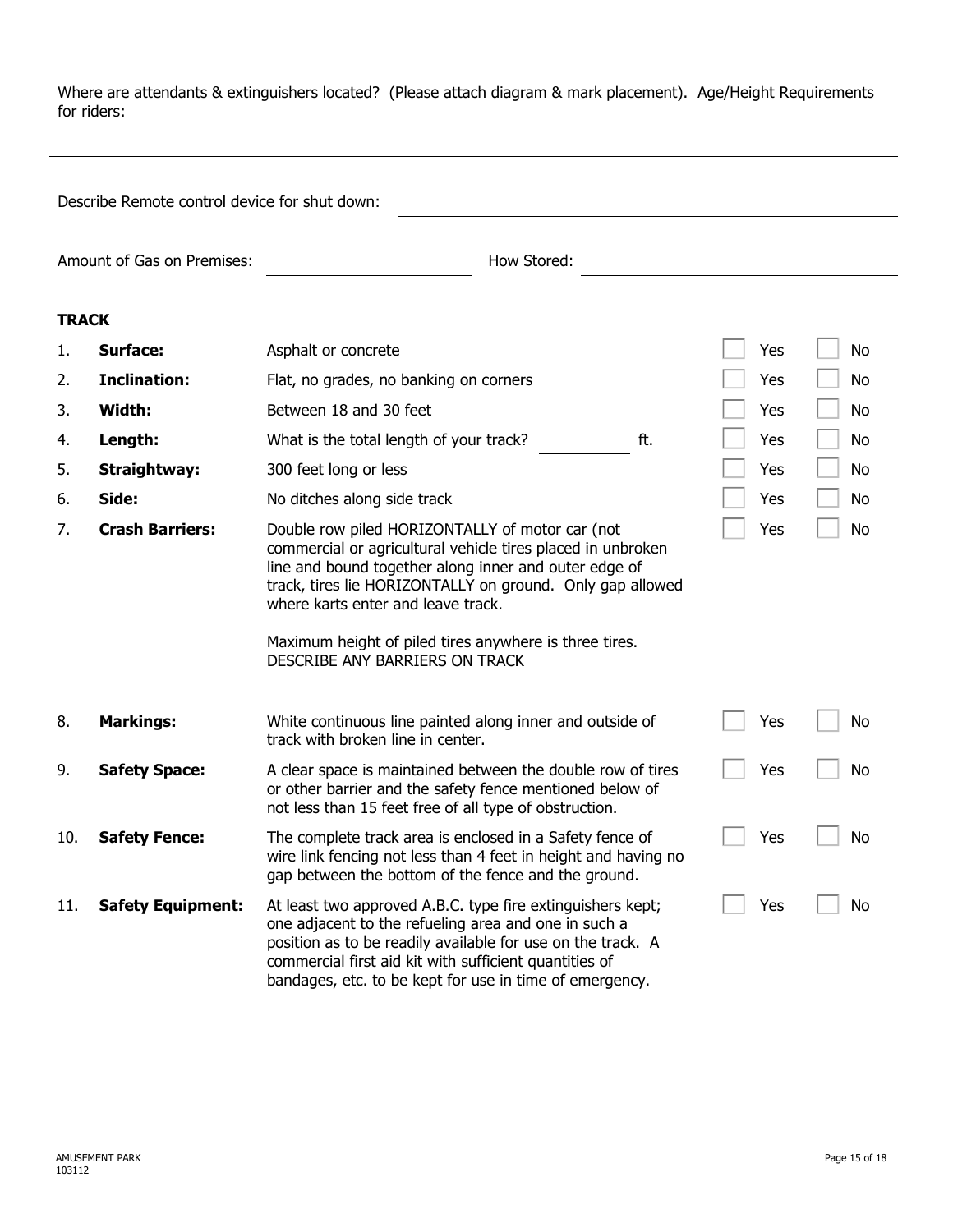## **TRACK (Cont'd)**

| 12. | <b>Notices:</b>      | Suitable notices prominently displayed warning against<br>"BUMPING, CUTTING, TOUCHING THE MOTOR, LEAVING<br>THE KART AND STANDING OR WALKING ON THE TRACK".<br>Also at the entrance of the track a notice to be displayed<br>clearly describing the position and function of the pedals.<br>Any patron with motor vehicle experience or go kart<br>experience shall be permitted to ride the go kart, subject to<br>management's right to disentitle the patron for breach of<br>track rules or safety concerns. (Size of letters to be readable<br>at least 30 ft. away.) | Yes | No        |
|-----|----------------------|----------------------------------------------------------------------------------------------------------------------------------------------------------------------------------------------------------------------------------------------------------------------------------------------------------------------------------------------------------------------------------------------------------------------------------------------------------------------------------------------------------------------------------------------------------------------------|-----|-----------|
| 13. | <b>Fuel Storage:</b> | Fuel stored adjacent to the track in such a position that a<br>kart out of control could not strike it or a spectator's<br>cigarette could not land near the refueling area.                                                                                                                                                                                                                                                                                                                                                                                               | Yes | No        |
| 14. | <b>Helmets:</b>      | Are all participants required to wear safety Helmet? C.S.A.?                                                                                                                                                                                                                                                                                                                                                                                                                                                                                                               | Yes | <b>No</b> |
|     | <b>Seatbelts:</b>    | Required to be used?                                                                                                                                                                                                                                                                                                                                                                                                                                                                                                                                                       | Yes | <b>No</b> |
| 15. | Hair:                | Are employees providing all long hair participants with<br>elastic bands and rigidly enforcing the use of these to tie<br>back their hair?                                                                                                                                                                                                                                                                                                                                                                                                                                 | Yes | <b>No</b> |
| 16. | Land:                | Does Applicant own land?<br>If not print name and address of lessor:                                                                                                                                                                                                                                                                                                                                                                                                                                                                                                       | Yes | No        |
| 17. | Use:                 | Are individually owned karts forbidden to run on the same<br>course at the same time as rental karts?                                                                                                                                                                                                                                                                                                                                                                                                                                                                      | Yes | No        |
| 18. | <b>Rentals:</b>      | Track is used only for rental concession by Insured.                                                                                                                                                                                                                                                                                                                                                                                                                                                                                                                       | Yes | No        |
| 19. | <b>Agreements:</b>   | Are there any written rules and regulations regarding riders,<br>employees as well as any hold harmless agreements?<br>If Yes, provide copy.                                                                                                                                                                                                                                                                                                                                                                                                                               | Yes | No        |
| 20. | <b>Employees:</b>    | Do employees wear clearly identifiable clothing?                                                                                                                                                                                                                                                                                                                                                                                                                                                                                                                           | Yes | No        |
|     |                      | Are attendants trained with Red Cross, CPR Life-Saving<br>Techniques?                                                                                                                                                                                                                                                                                                                                                                                                                                                                                                      | Yes | No        |
|     |                      | Safe Procedure Education Program for Employees?<br>(Please attach details)                                                                                                                                                                                                                                                                                                                                                                                                                                                                                                 | Yes | No        |

# **What is the maximum number of months per year track is opened to the general Public?**

## **EQUIPMENT**

1. All Karts made by a recognized manufacturer? The Contract of the Contract of the Ves No No

| <b>Name</b> | <b>Model</b> | <b>Year of Kart</b> |
|-------------|--------------|---------------------|
|             |              |                     |
|             |              |                     |
| Oldest Unit |              |                     |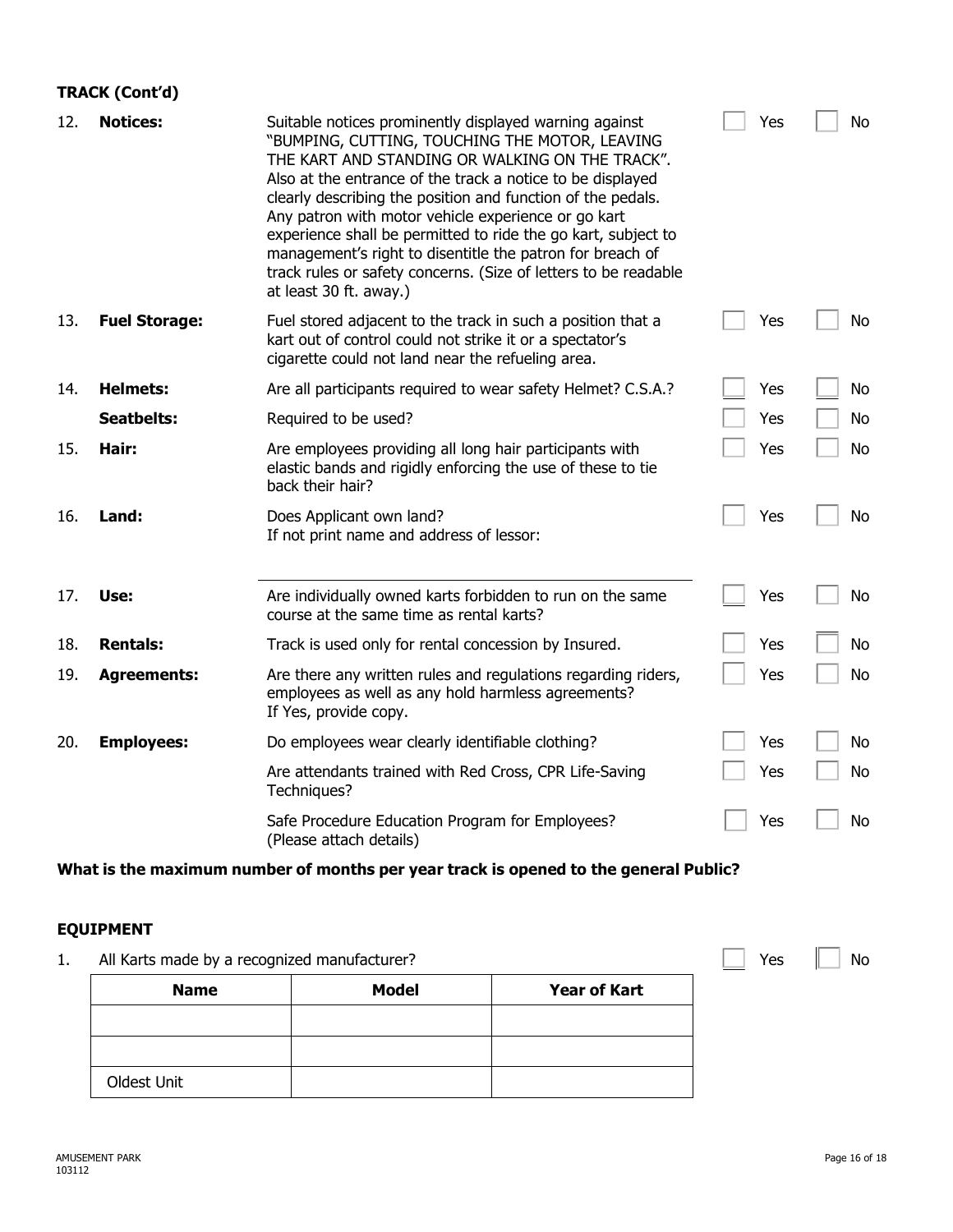## **EQUIPMENT (Cont'd)**

| 2.  | All chains and sprockets guarded?                                                                            | Yes | No        |
|-----|--------------------------------------------------------------------------------------------------------------|-----|-----------|
| 3.  | Brakes fitted to all karts and brakes and steering system is maintained in good<br>condition at all times?   | Yes | No        |
| 4.  | Speed limit governed to MAXIMUM of 26 MPH?                                                                   | Yes | No        |
| 5.  | Do you allow double riding?                                                                                  | Yes | No        |
|     | Do you have side by side double seater karts?<br>How many?                                                   | Yes | No        |
| 6.  | Number of Karts owned:                                                                                       |     |           |
| 7.  | Maximum number of karts on track at one time:                                                                |     |           |
| 8.  | Padded steering wheel?                                                                                       | Yes | No        |
| 9.  | Governor?                                                                                                    | Yes | No        |
| 10. | Seat Belts?                                                                                                  | Yes | No        |
|     | Headrest supports?                                                                                           | Yes | No        |
| 11. | Roll Bars?                                                                                                   | Yes | No        |
| 12. | Bumpers all around?                                                                                          | Yes | No        |
| 13. | Ignition cut-off switch?                                                                                     | Yes | No        |
| 14. | Belt guard cover?                                                                                            | Yes | No        |
| 15. | Tank caps fit securely?                                                                                      | Yes | <b>No</b> |
| 16. | Exhaust carries away from driver?                                                                            | Yes | No        |
| 17. | Remote shut-off system?                                                                                      | Yes | No        |
| 18. | List Maintenance procedure for all karts:                                                                    | Yes | No        |
|     | Daily:                                                                                                       |     |           |
|     | Weekly:                                                                                                      |     |           |
|     | <b>PROCEDURES</b>                                                                                            |     |           |
| 1.  | Starting of driving sessions to be in line ahead, not in line abreast.                                       | Yes | No        |
| 2.  | Spectators kept outside safety fence. Only people permitted inside to be<br>participants and employees       | Yes | No        |
| 3.  | No participants admitted within safety fence until previous session has finished<br>and karts are stationary | Yes | No        |
| 4.  | No sessions to start until participants in previous session have gone outside safety<br>fence.               | Yes | No        |
| 5.  | In the event of an accident on the track, all other karts to be stopped immediately.                         | Yes | No        |

6. Individual drivers must be 10 years of age or older and 54" in height